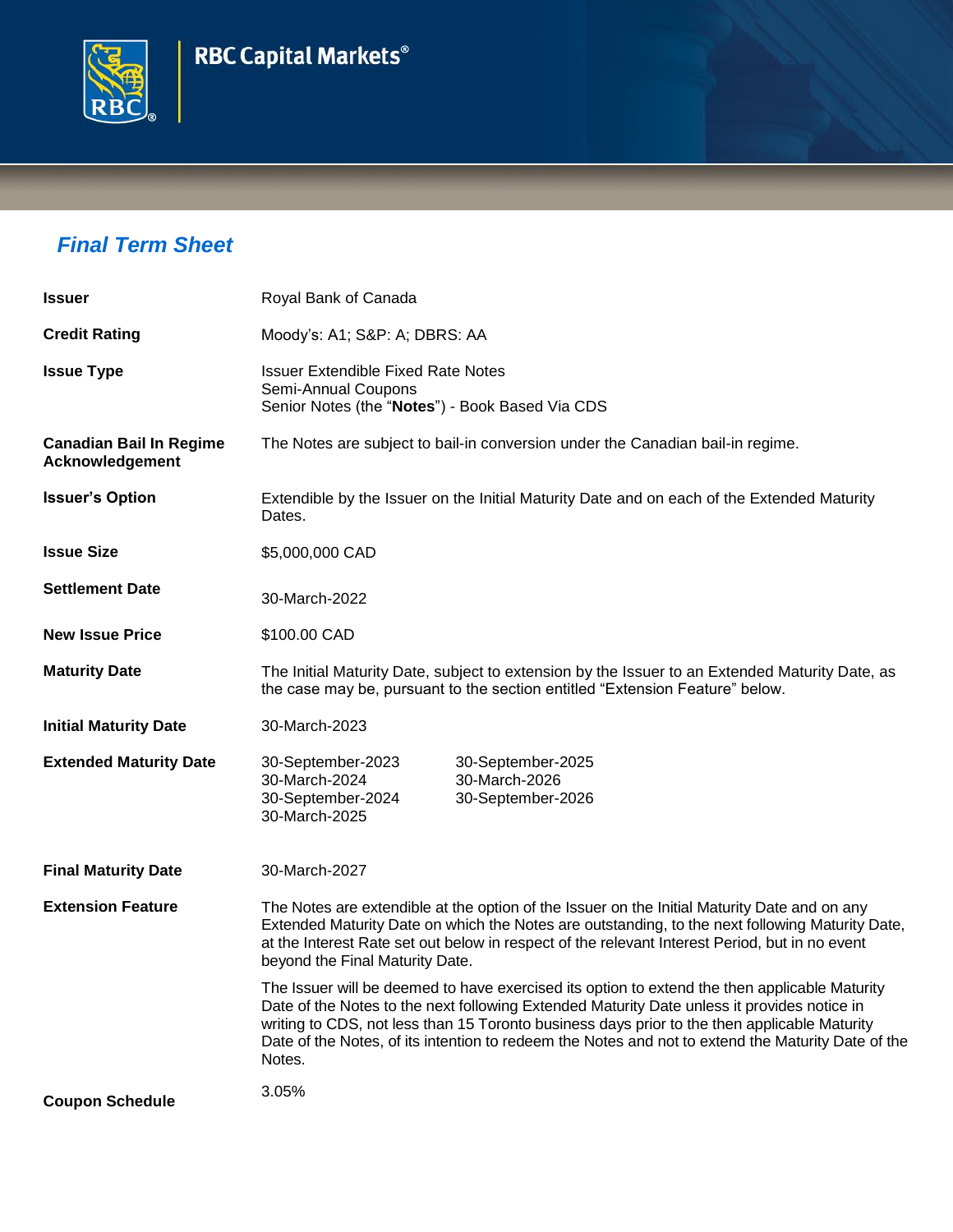| <b>Interest Payment Date</b>   | Fixed interest payments shall be made semi-annual on each 30 <sup>th</sup> day of March and<br>September, commencing September 30, 2022 and ending on the Maturity Date. If the Interest<br>Payment Date is not a Toronto business day, interest shall be paid on the next Toronto<br>business day, without adjustment for period end dates and no interest shall be paid in respect<br>of the delay. |
|--------------------------------|-------------------------------------------------------------------------------------------------------------------------------------------------------------------------------------------------------------------------------------------------------------------------------------------------------------------------------------------------------------------------------------------------------|
| <b>Interest Period</b>         | Each period from and including an Interest Payment date (or, if none, the date of Settlement)<br>to but excluding the next following Interest Payment Date.                                                                                                                                                                                                                                           |
| <b>Business Day Convention</b> | Following, Unadjusted                                                                                                                                                                                                                                                                                                                                                                                 |
| <b>Spreads</b>                 | The following table and graph show spreads to Canada's, assuming the note is not extended<br>on the indicated dates.                                                                                                                                                                                                                                                                                  |

| <b>Term</b> | Coupon | Canada | <b>Spread</b> | <b>IRR (S.A.)</b> | IRR (Ann) |
|-------------|--------|--------|---------------|-------------------|-----------|
| 1.00        | 3.05%  | 1.66%  | 1.39%         | 3.05%             | 3.07%     |
| 1.50        | 3.05%  | 1.66%  | 1.38%         | 3.04%             | 3.06%     |
| 2.00        | 3.05%  | 1.66%  | 1.39%         | 3.05%             | 3.07%     |
| 2.50        | 3.05%  | 1.68%  | 1.36%         | 3.04%             | 3.06%     |
| 3.00        | 3.05%  | 1.71%  | 1.34%         | 3.05%             | 3.07%     |
| 3.50        | 3.05%  | 1.73%  | 1.31%         | 3.04%             | 3.07%     |
| 4.00        | 3.05%  | 1.75%  | 1.30%         | 3.05%             | 3.07%     |
| 4.50        | 3.05%  | 1.78%  | 1.27%         | 3.05%             | 3.07%     |
| 5.00        | 3.05%  | 1.80%  | 1.25%         | 3.05%             | 3.07%     |



| <b>Day Count Fraction</b> | The number of days in the Interest Period in respect of which payment is being made divided<br>by 360 (the number of days to be calculated on the basis of a year of 360 days with 12 30-day<br>months)                                                                                                              |
|---------------------------|----------------------------------------------------------------------------------------------------------------------------------------------------------------------------------------------------------------------------------------------------------------------------------------------------------------------|
| <b>Redemption</b>         | The Notes are not subject to redemption at the option of the holders or the Issuer, except as set<br>out above under "Extension Feature".                                                                                                                                                                            |
|                           | Redemption for any reason (including without limitation, on any Maturity Date other than the<br>Final Maturity Date) will be subject to the prior approval of the Superintendent of Financial<br>Institutions if such redemption would lead to a breach of the Bank's Total Loss Absorbing<br>Capacity requirements. |
| <b>Secondary Market</b>   | RBC Dominion Securities ("RBC DS") has indicated to Royal Bank that it will use its best<br>reasonable efforts to establish and maintain a market for the Notes by making itself available                                                                                                                           |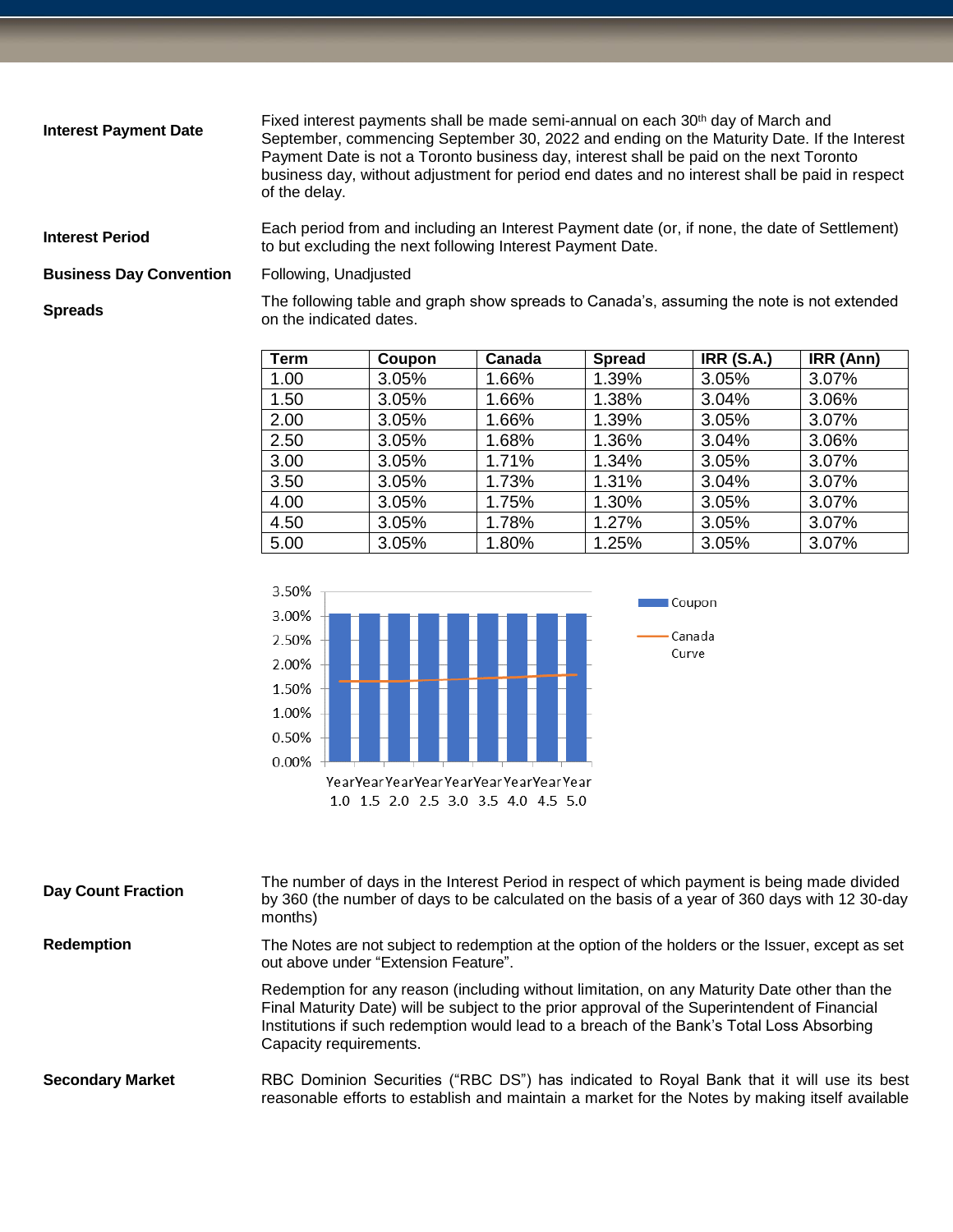as purchaser if and so long as RBC DS in its sole discretion believes that there is a reasonable likelihood that it will be able to sell such Notes at a profit or at no more than a nominal loss. RBC DS may, in its sole discretion, cease to offer to purchase Notes. See "Risk Factors" below. If RBC DS offers to purchase Notes in connection with a secondary market transaction, there is no assurance that the purchase price will be the highest possible price available in any secondary market for the Notes and an investor could receive less than the Principal Amount.

**CDS Book Based System** Registration of interests in and transfer of the Notes will be made only through the book based system of the Canadian Depository for Securities ("CDS"). The Notes must be purchased either directly or indirectly through a participant in the CDS book based system. No holder will be entitled to any certificate or other instrument from the Issuer or CDS evidencing the ownership thereof, and no holder will be shown on the records maintained by CDS except through an agent who is a participant of CDS.

**Bail-inable** The Notes are bail-inable notes subject to conversion in whole or in part – by means of a transaction or series of transactions and in one or more steps – into common shares of the Bank or any of its affiliates under subsection 39.2(2.3) of the *Canada Deposit Insurance Corporation Act* (the "CDIC Act") and to variation or extinguishment in consequence, and subject to the application of the laws of the Province of Ontario and the federal laws of Canada applicable therein in respect of the operation of the CDIC Act with respect to the Notes. For a description of Canadian bank resolution powers and the consequent risk factors attaching to the Notes reference is made to [http://www.rbc.com/investorrelations/\\_assets](http://www.rbc.com/investorrelations/_assets-custom/pdf/Bail-in-Disclosure.pdf)[custom/pdf/Bail-in-Disclosure.pdf](http://www.rbc.com/investorrelations/_assets-custom/pdf/Bail-in-Disclosure.pdf) which information is hereby incorporated by reference.

**Subsequent Holders** Each holder or beneficial owner of a Note that acquires an interest in the Note in the secondary market and any successors, assigns, heirs, executors, administrators, trustees in bankruptcy and legal representatives of any such holder or beneficial owner shall be deemed to acknowledge, accept, agree to be bound by and consent to the same provisions specified in the Note to the same extent as the holders or beneficial owners that acquire an interest in the Note upon its initial issuance, including, without limitation, with respect to the acknowledgement and agreement to be bound by and consent to the terms of the Note related to the bail-in regime.

**Events of Default** Non-payment of principal and interest when due for a period of 30 business days and acts of insolvency. Default rights may not be exercised where an order has been made pursuant to s. 39.13(1) of the CDIC Act in respect of the Bank. The Notes will remain subject to bail-in conversion until repaid in full.

**Set-Off** The holders and beneficial owners of the Notes will not be entitled to exercise, or direct the exercise of, any set-off or netting rights with respect to the Notes.

**Documentation** Issued by way of a single global note registered in the name of CDS & Co. No offering memorandum, prospectus, sales or advertising literature, or any other document describing or purporting to describe the business and affairs of the Bank has been prepared or is being provided to prospective purchasers in order to assist them in making an investment decision in respect of the Notes.

**Selling Restrictions** This document does not constitute an offer or invitation to sell, or a solicitation of an offer to purchase, any securities, by any person in any jurisdiction in which such an offer or solicitation is not authorized or in which the person making such offer or solicitation is not qualified to do so or to whom it is unlawful to make such an offer or solicitation. This term sheet constitutes an offering of the Notes only in those jurisdictions and to those persons where and to whom they may be lawfully offered for sale and then only through persons duly qualified to effect such sales. The Notes have not been and will not be registered under the US Securities Act of 1933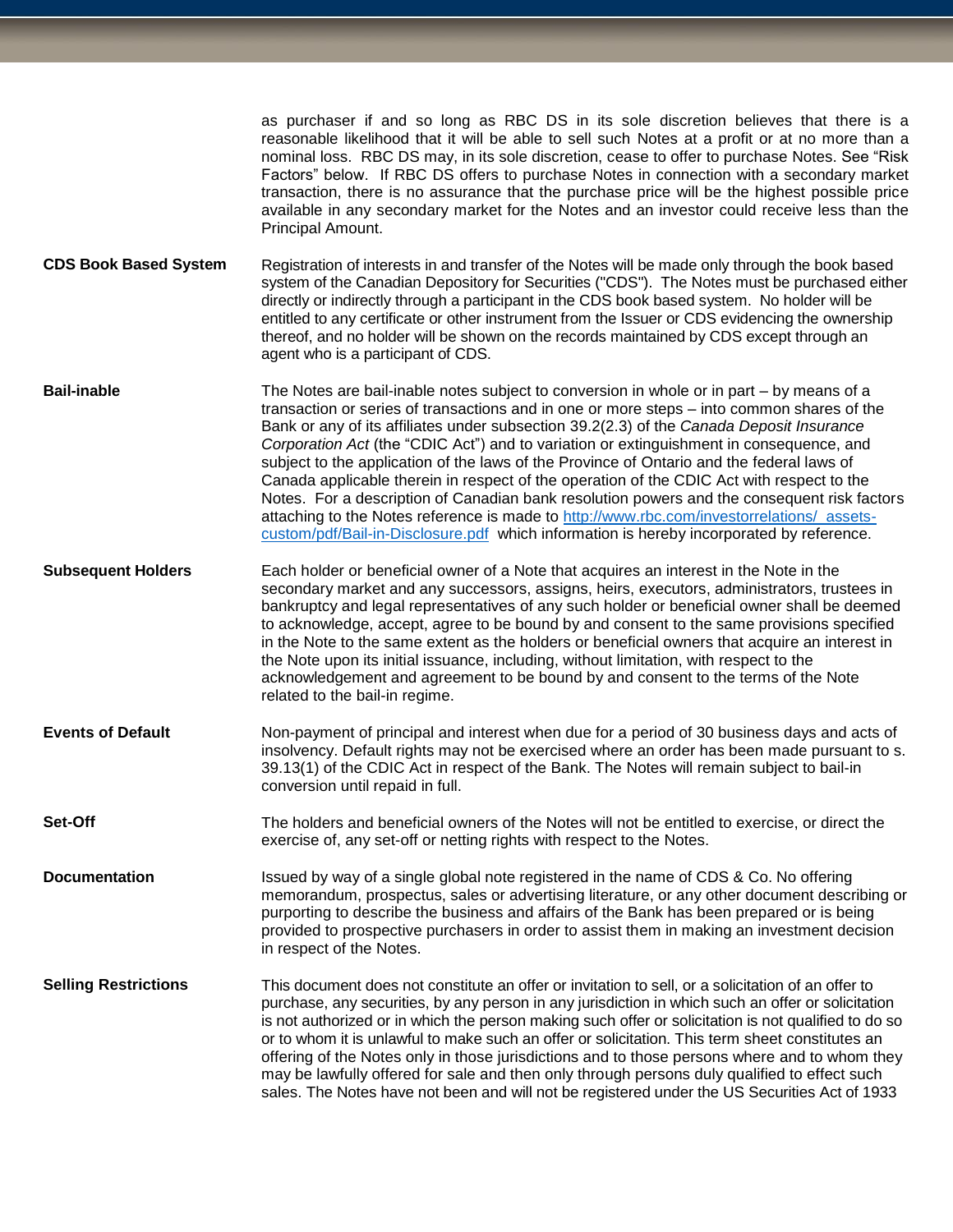|                         | and may not be offered or sold within the United States or to US persons.                                                                                   |
|-------------------------|-------------------------------------------------------------------------------------------------------------------------------------------------------------|
| <b>Not CDIC Insured</b> | The Notes do not constitute deposits that are insured under the CDIC Act.                                                                                   |
| Tax                     | All holders of the Notes should consult their own tax advisors with respect to their tax<br>positions and the tax consequences of holding the Notes.        |
| <b>Governing Laws</b>   | The Notes shall be governed by, and construed in accordance with, the laws of the province of<br>Ontario and the federal laws of Canada applicable therein. |
| <b>CUSIP</b>            | 780086UQ5                                                                                                                                                   |